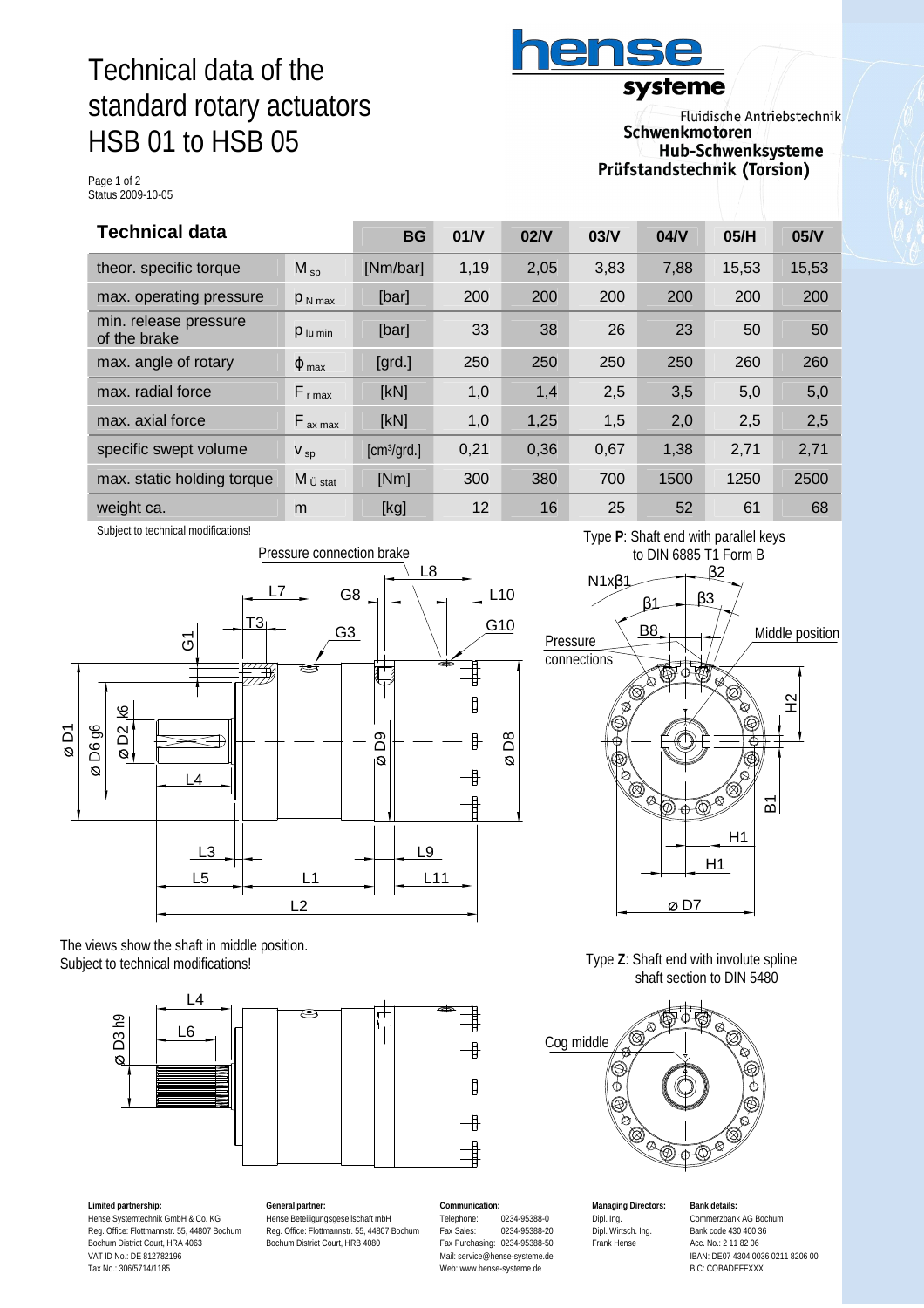## Technical data of the standard rotary actuators HSB 01 to HSB 05



Fluidische Antriebstechnik Schwenkmotoren **Hub-Schwenksysteme** Prüfstandstechnik (Torsion)

Page 2 of 2 Status 2009-10-05

| <b>Measurement</b><br>table | <b>BG</b> | 01/V           | 02/V                     | 03/V    | 04/V                     | 05/H    | 05/V    |
|-----------------------------|-----------|----------------|--------------------------|---------|--------------------------|---------|---------|
| <b>B1</b>                   | [mm]      | $6\phantom{1}$ | 8                        | 10      | 14                       | 16      | 16      |
| B <sub>8</sub>              | [mm]      | 25             | 25                       | 25      | 40                       | 40      | 40      |
| D <sub>1</sub>              | [mm]      | 95             | 115                      | 130     | 175                      | 200     | 200     |
| D <sub>2</sub>              | [mm]      | 22             | 30                       | 35      | 45                       | 55      | 55      |
| D <sub>3</sub>              | [mm]      | 21,75          | 29,75                    | 34,75   | 44,6                     | 54,6    | 54,6    |
| D <sub>6</sub>              | [mm]      | 65             | 75                       | 90      | 120                      | 150     | 150     |
| D7                          | [mm]      | 80             | 95                       | 110     | 150                      | 175     | 175     |
| D <sub>8</sub>              | [mm]      | 120            | 130                      | 155     | 205                      | 180     | 205     |
| D <sub>9</sub>              | [mm]      | 120            | 130                      | 155     | 205                      | 200     | 205     |
| G <sub>1</sub>              | ---       | M 6            | M8                       | M8      | M12                      | M12     | M12     |
| G <sub>3</sub>              | ---       | ---            | $---$                    | ---     | $---$                    | G1/4    | G1/4    |
| G8                          | ---       | G1/4           | G1/4                     | G1/4    | G3/8                     | G3/8    | G3/8    |
| G10                         | ---       | M12x1,5        | M12x1,5                  | M12x1,5 | M12x1,5                  | M12x1,5 | M12x1,5 |
| H1                          | [mm]      | 13,5           | 18,0                     | 20,5    | 26,0                     | 31,5    | 31,5    |
| H2                          | [mm]      | 55             | 60                       | 73      | 95                       | 92      | 95      |
| L1                          | [mm]      | 76             | 86                       | 111     | 128                      | 168     | 168     |
| L2                          | [mm]      | 219,5          | 238,5                    | 286,5   | 347                      | 397     | 410     |
| L <sub>3</sub>              | [mm]      | 5              | 5                        | 5       | 10                       | 10      | 10      |
| L4                          | [mm]      | 36             | 45                       | 58      | 80                       | 95      | 95      |
| L5                          | [mm]      | 45             | 54                       | 67      | 95                       | 110     | 110     |
| L6                          | [mm]      | 25             | 30                       | 40      | 60                       | 75      | 75      |
| L7                          | [mm]      | ---            | $---$                    | ---     | ---                      | 85      | 85      |
| L <sub>8</sub>              | [mm]      | 83             | 83                       | 93      | 104                      | 99      | 112     |
| L9                          | [mm]      | 21             | 21                       | 21      | 26                       | 26      | 26      |
| L10                         | [mm]      | 27,0           | 27,0                     | 30,5    | 33,0                     | 33,0    | 33,0    |
| L11                         | [mm]      | 72             | 72                       | 82      | 91                       | 86      | 99      |
| N <sub>1</sub>              | ---       | 10             | 10                       | 10      | 10                       | 12      | 12      |
| T <sub>3</sub>              | [mm]      | 15             | 15                       | 15      | 25                       | 30      | 30      |
| $\beta$ 1                   | [grd.]    | 36             | 36                       | 36      | 36                       | 30      | 30      |
| $\beta$ 2                   | [grd.]    |                | $\overline{\phantom{a}}$ |         | $\overline{\phantom{a}}$ | 20      | 20      |
| $\beta$ 3                   | [grd.]    | 15             | 15                       | 15      | 15                       | 15      | 15      |

Subject to technical modifications!

**Limited partnership:** Hense Systemtechnik GmbH & Co. KG Reg. Office: Flottmannstr. 55, 44807 Bochum Bochum District Court, HRA 4063 VAT ID No.: DE 812782196 Tax No.: 306/5714/1185

**General partner:** Hense Beteiligungsgesellschaft mbH Reg. Office: Flottmannstr. 55, 44807 Bochum Bochum District Court, HRB 4080

**Communication:** Telephone: 0234-95388-0<br>Fax Sales: 0234-95388-20 Fax Sales: 0234-95388-20 Fax Purchasing: 0234-95388-50 Mail: [service@hense-systeme.de](mailto:service@hense-systeme.de) Web: [www.hense-systeme.de](http://www.hense-systeme.de)

**Managing Directors:** Dipl. Ing. Dipl. Wirtsch. Ing. Frank Hense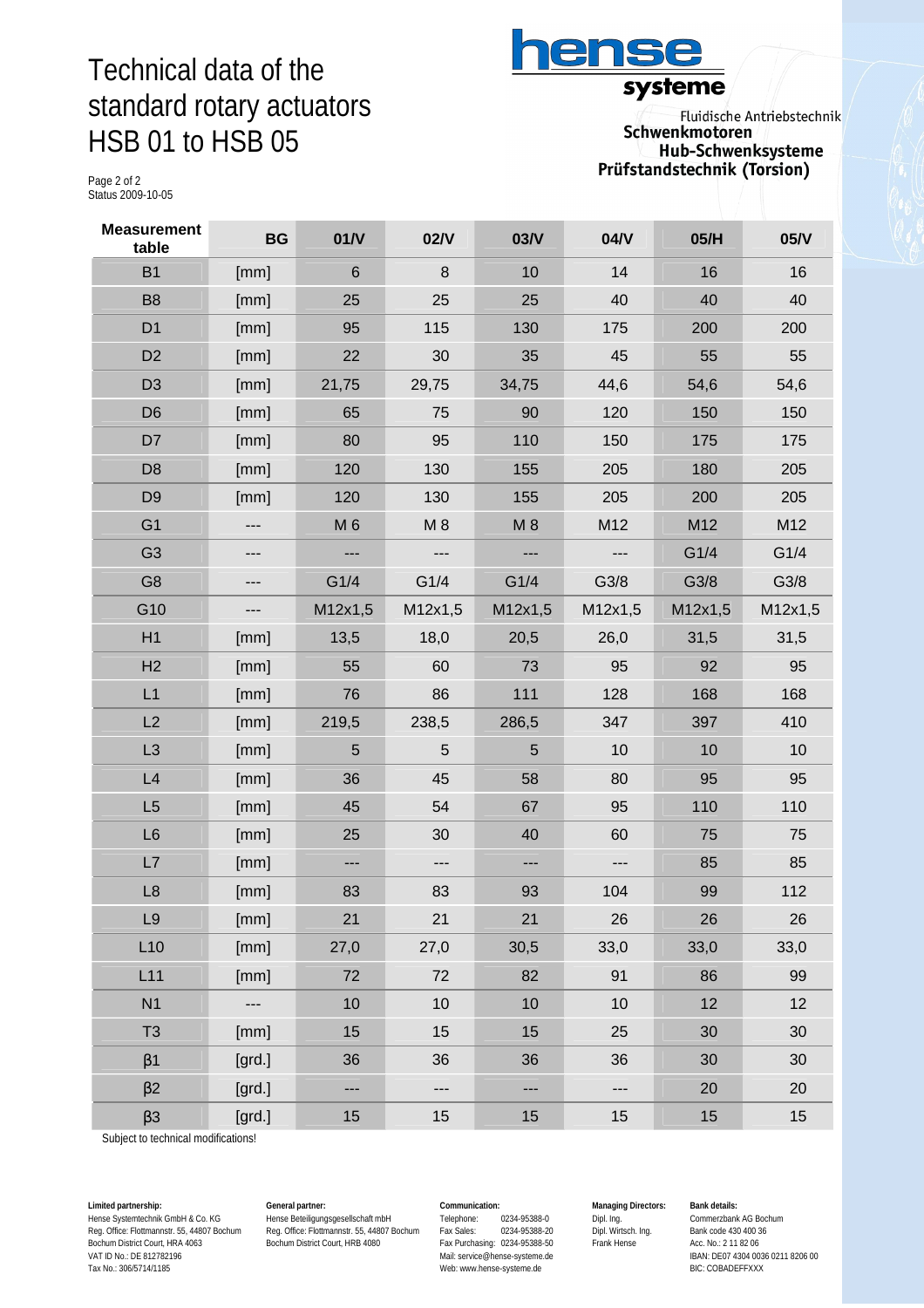## Technical data of the standard rotary actuators HSB 06 to HSB 08



Fluidische Antriebstechnik Schwenkmotoren **Hub-Schwenksysteme** Prüfstandstechnik (Torsion)

Page 1 of 2 Status 2009-10-05

| Technical data                        |                          | <b>BG</b>                  | 06/H  | 06/V  | 07/H  | 07/V  | 08/H  | 08/V  |
|---------------------------------------|--------------------------|----------------------------|-------|-------|-------|-------|-------|-------|
| theor. specific torque                | $M_{SD}$                 | [Nm/bar]                   | 28,31 | 28,31 | 55,13 | 55,13 | 98,9  | 98,9  |
| max. operating pressure               | $P_{N \text{ max}}$      | [bar]                      | 200   | 200   | 160   | 160   | 160   | 160   |
| min. release pressure<br>of the brake | $P$ lü min               | [bar]                      | 50    | 50    | 50    | 50    | 50    | 50    |
| max. angle of rotary                  | $\varphi$ <sub>max</sub> | $\left[\text{grd.}\right]$ | 270   | 270   | 280   | 280   | 290   | 290   |
| max. radial force                     | $F_{r \text{ max}}$      | [kN]                       | 10,0  | 10,0  | 15,0  | 15,0  | 20,0  | 20,0  |
| max. axial force                      | $F_{ax \, max}$          | [kN]                       | 5,0   | 5,0   | 7,5   | 7,5   | 10,0  | 10,0  |
| specific swept volume                 | $V_{sp}$                 | [cm <sup>3</sup> /grd.]    | 4,94  | 4,94  | 9,62  | 9,62  | 17,26 | 17,26 |
| max. static holding torque            | $M_{U \text{stat}}$      | [kNm]                      | 2,5   | 5,0   | 5,0   | 10,0  | 10,0  | 15,0  |
| weight ca.                            | m                        | [kg]                       | 104   | 114   | 165   | 185   | 310   | 330   |

Subject to technical modifications!



The views show the shaft in middle position. Subject to technical modifications!



**Limited partnership:** Hense Systemtechnik GmbH & Co. KG Reg. Office: Flottmannstr. 55, 44807 Bochum Bochum District Court, HRA 4063 VAT ID No.: DE 812782196 Tax No.: 306/5714/1185

**General partner:** Hense Beteiligungsgesellschaft mbH Reg. Office: Flottmannstr. 55, 44807 Bochum Bochum District Court, HRB 4080

# **Communication:**

Telephone: 0234-95388-0<br>Fax Sales: 0234-95388-2 Fax Sales: 0234-95388-20 Fax Purchasing: 0234-95388-50 Mail: [service@hense-systeme.de](mailto:service@hense-systeme.de) Web: [www.hense-systeme.de](http://www.hense-systeme.de)

 Type **P**: Shaft end with parallel keys β2 N1xβ1 β3β1 B8 Pressure  $BB$   $\leftarrow$  Middle position connections  $\mathsf T$ Ø ODOC B1 H1 H1

Type **Z**: Shaft end with involute spline

∅ D7





**Managing Directors:** Dipl. Ing. Dipl. Wirtsch. Ing. Frank Hense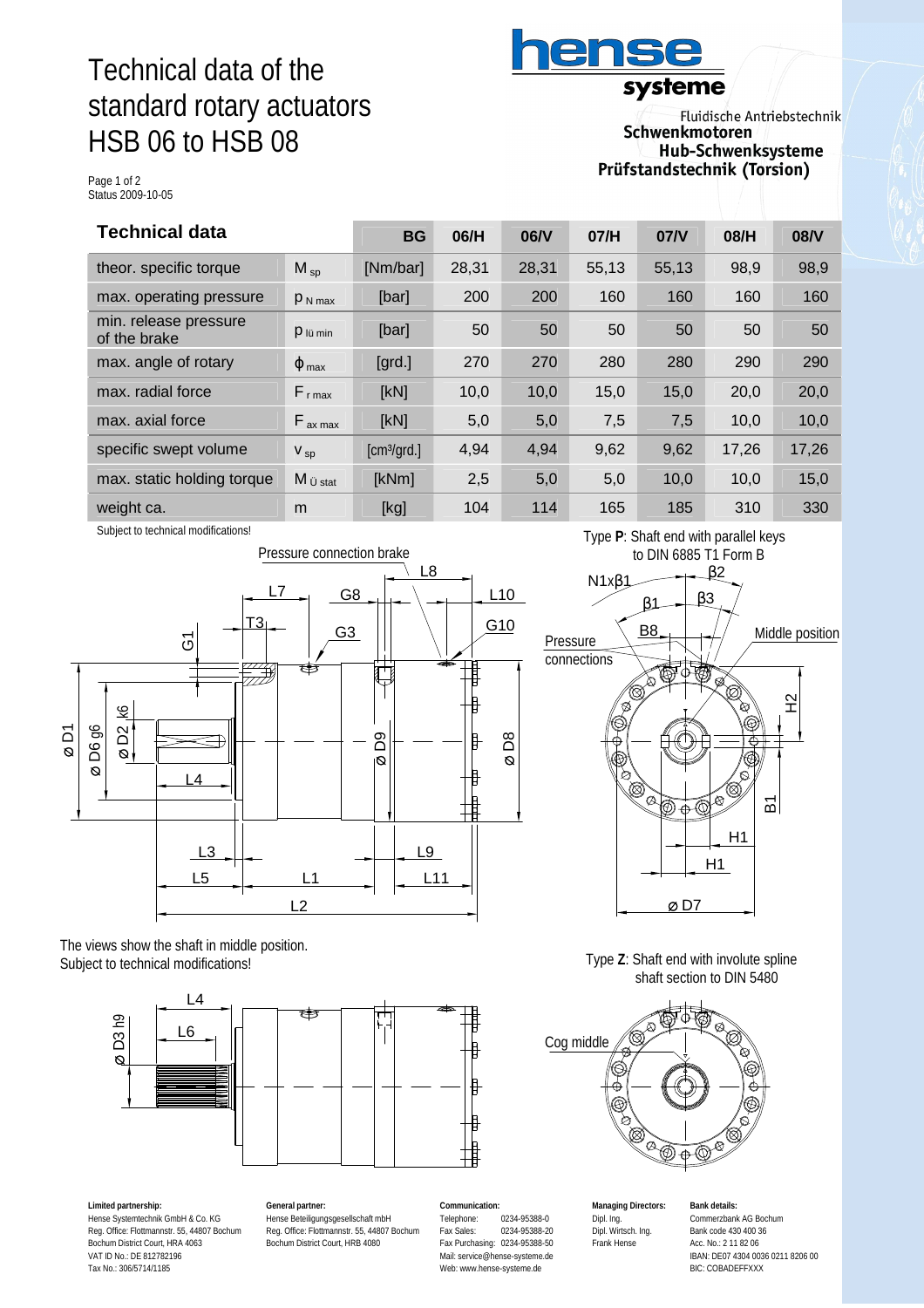## Technical data of the standard rotary actuators HSB 06 to HSB 08



Fluidische Antriebstechnik Schwenkmotoren **Hub-Schwenksysteme** Prüfstandstechnik (Torsion)

Page 2 of 2 Status 2009-10-05

| <b>Measurement</b><br>table | <b>BG</b>                | 06/H    | 06/V    | 07/H    | 07/V    | 08/H    | 08/V    |
|-----------------------------|--------------------------|---------|---------|---------|---------|---------|---------|
| <b>B1</b>                   | [mm]                     | 20      | 20      | 25      | 25      | 32      | 32      |
| B <sub>8</sub>              | [mm]                     | 50      | 50      | 50      | 50      | 60      | 60      |
| D <sub>1</sub>              | [mm]                     | 240     | 240     | 280     | 280     | 350     | 350     |
| D <sub>2</sub>              | [mm]                     | 75      | 75      | 95      | 95      | 120     | 120     |
| D <sub>3</sub>              | [mm]                     | 74,4    | 74,4    | 94,4    | 94,4    | 119,0   | 119,0   |
| D <sub>6</sub>              | [mm]                     | 170     | 170     | 200     | 200     | 250     | 250     |
| D7                          | [mm]                     | 210     | 210     | 250     | 250     | 310     | 310     |
| D <sub>8</sub>              | [mm]                     | 205     | 245     | 245     | 290     | 290     | 345     |
| D <sub>9</sub>              | [mm]                     | 240     | 245     | 280     | 290     | 350     | 350     |
| G <sub>1</sub>              | ---                      | M16     | M16     | M16     | M16     | M20     | M20     |
| G <sub>3</sub>              | ---                      | G1/4    | G1/4    | G1/4    | G1/4    | G1/4    | G1/4    |
| G <sub>8</sub>              | ---                      | G1/2    | G1/2    | G1/2    | G1/2    | G3/4    | G3/4    |
| G10                         | ---                      | M12x1,5 | M12x1,5 | M12x1,5 | M12x1,5 | M12x1,5 | M12x1,5 |
| H1                          | [mm]                     | 42,0    | 42,0    | 52,5    | 52,5    | 67,0    | 67,0    |
| H <sub>2</sub>              | [mm]                     | 112     | 115     | 134     | 139     | 168     | 168     |
| L1                          | [mm]                     | 218     | 218     | 263     | 263     | 325     | 325     |
| L2                          | [mm]                     | 475     | 489     | 559     | 588     | 706     | 717     |
| L <sub>3</sub>              | [mm]                     | 10      | 10      | 10      | 10      | 15      | 15      |
| L4                          | [mm]                     | 105     | 105     | 130     | 130     | 165     | 165     |
| L5                          | [mm]                     | 120     | 120     | 145     | 145     | 190     | 190     |
| L6                          | [mm]                     | 80      | 80      | 100     | 100     | 130     | 130     |
| L7                          | [mm]                     | 110,0   | 110,0   | 132,5   | 132,5   | 162,5   | 162,5   |
| L8                          | [mm]                     | 114     | 127     | 127     | 155     | 161     | 171     |
| L <sub>9</sub>              | [mm]                     | 31      | 31      | 31      | 31      | 42      | 42      |
| L10                         | [mm]                     | 33,0    | 36,5    | 36,5    | 41,0    | 41,0    | 44,5    |
| L11                         | [mm]                     | 99      | 112     | 112     | 140     | 140     | 150     |
| N <sub>1</sub>              | $\overline{\phantom{a}}$ | 12      | 12      | 12      | 12      | 12      | 12      |
| T <sub>3</sub>              | [mm]                     | 35      | 35      | 40      | 40      | 40      | 40      |
| $\beta$ 1                   | [grd.]                   | 30      | 30      | 30      | 30      | 30      | 30      |
| $\beta$ 2                   | [grd.]                   | 19      | 19      | 18      | 18      | 15      | 15      |
| $\beta$ 3                   | [grd.]                   | 15      | 15      | 15      | 15      | 15      | 15      |

Subject to technical modifications!

**Limited partnership:** Hense Systemtechnik GmbH & Co. KG Reg. Office: Flottmannstr. 55, 44807 Bochum Bochum District Court, HRA 4063 VAT ID No.: DE 812782196 Tax No.: 306/5714/1185

**General partner:** Hense Beteiligungsgesellschaft mbH Reg. Office: Flottmannstr. 55, 44807 Bochum Bochum District Court, HRB 4080

**Communication:** Telephone: 0234-95388-0<br>Fax Sales: 0234-95388-20 Fax Sales: 0234-95388-20 Fax Purchasing: 0234-95388-50

Mail: [service@hense-systeme.de](mailto:service@hense-systeme.de) Web: [www.hense-systeme.de](http://www.hense-systeme.de)

**Managing Directors:** Dipl. Ing. Dipl. Wirtsch. Ing. Frank Hense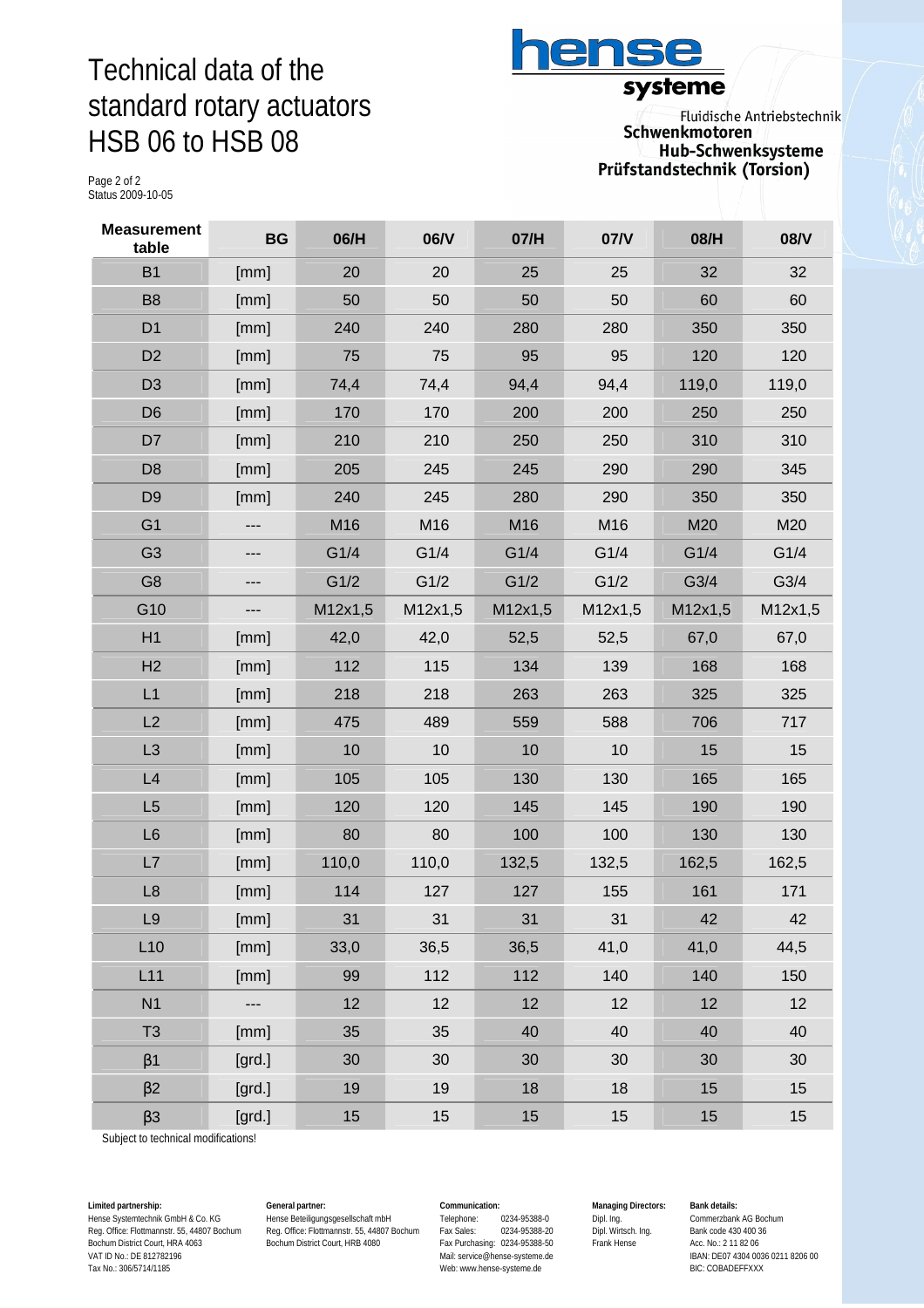## Technical data of the standard rotary actuators HSB 09 to HSB 11



Fluidische Antriebstechnik Schwenkmotoren **Hub-Schwenksysteme** Prüfstandstechnik (Torsion)

Page 1 of 2 Status 2009-10-05

| Technical data                        |                          | <b>BG</b>                  | 09/H  | 09/V  | 10/H  | 10/N  | 11/H  | 11 <sub>N</sub> |
|---------------------------------------|--------------------------|----------------------------|-------|-------|-------|-------|-------|-----------------|
| theor. specific torque                | $M_{SD}$                 | [Nm/bar]                   | 164.6 | 164,6 | 275,4 | 275,4 | 468,8 | 468,8           |
| max. operating pressure               | $P_{N \text{ max}}$      | [bar]                      | 160   | 160   | 120   | 120   | 120   | 120             |
| min. release pressure<br>of the brake | $P$ lü min               | [bar]                      | 50    | 50    | 50    | 50    | 50    | 50              |
| max. angle of rotary                  | $\varphi$ <sub>max</sub> | $\left[\text{grd.}\right]$ | 290   | 290   | 290   | 290   | 290   | 290             |
| max. radial force                     | $F_{r \text{ max}}$      | [kN]                       | 25,0  | 25,0  | 30,0  | 30,0  | 40,0  | 40,0            |
| max. axial force                      | $F_{ax \, max}$          | [kN]                       | 12,5  | 12,5  | 15,0  | 15,0  | 20,0  | 20,0            |
| specific swept volume                 | $V_{sp}$                 | [cm <sup>3</sup> /grd.]    | 28,73 | 28,73 | 48,07 | 48,07 | 81,82 | 81,82           |
| max. static holding torque            | $M_{U \text{stat}}$      | [kNm]                      | 15    | 25    | 15    | 30    | 30    | 60              |
| weight ca.                            | m                        | [kg]                       | 440   | 490   | 540   | 590   | 900   | 1050            |

Subject to technical modifications!



The views show the shaft in middle position. Subject to technical modifications!



**Limited partnership:** Hense Systemtechnik GmbH & Co. KG Reg. Office: Flottmannstr. 55, 44807 Bochum Bochum District Court, HRA 4063 VAT ID No.: DE 812782196 Tax No.: 306/5714/1185

**General partner:** Hense Beteiligungsgesellschaft mbH Reg. Office: Flottmannstr. 55, 44807 Bochum Bochum District Court, HRB 4080

# **Communication:**

Telephone: 0234-95388-0<br>Fax Sales: 0234-95388-2 Fax Sales: 0234-95388-20 Fax Purchasing: 0234-95388-50 Mail: [service@hense-systeme.de](mailto:service@hense-systeme.de) Web: [www.hense-systeme.de](http://www.hense-systeme.de)

**Managing Directors:** Dipl. Ing. Dipl. Wirtsch. Ing. Frank Hense

Cog middle

**Bank details:** Commerzbank AG Bochum Bank code 430 400 36 Acc. No.: 2 11 82 06 IBAN: DE07 4304 0036 0211 8206 00 BIC: COBADEFFXXX



Type **Z**: Shaft end with involute spline shaft section to DIN 5480

Ó